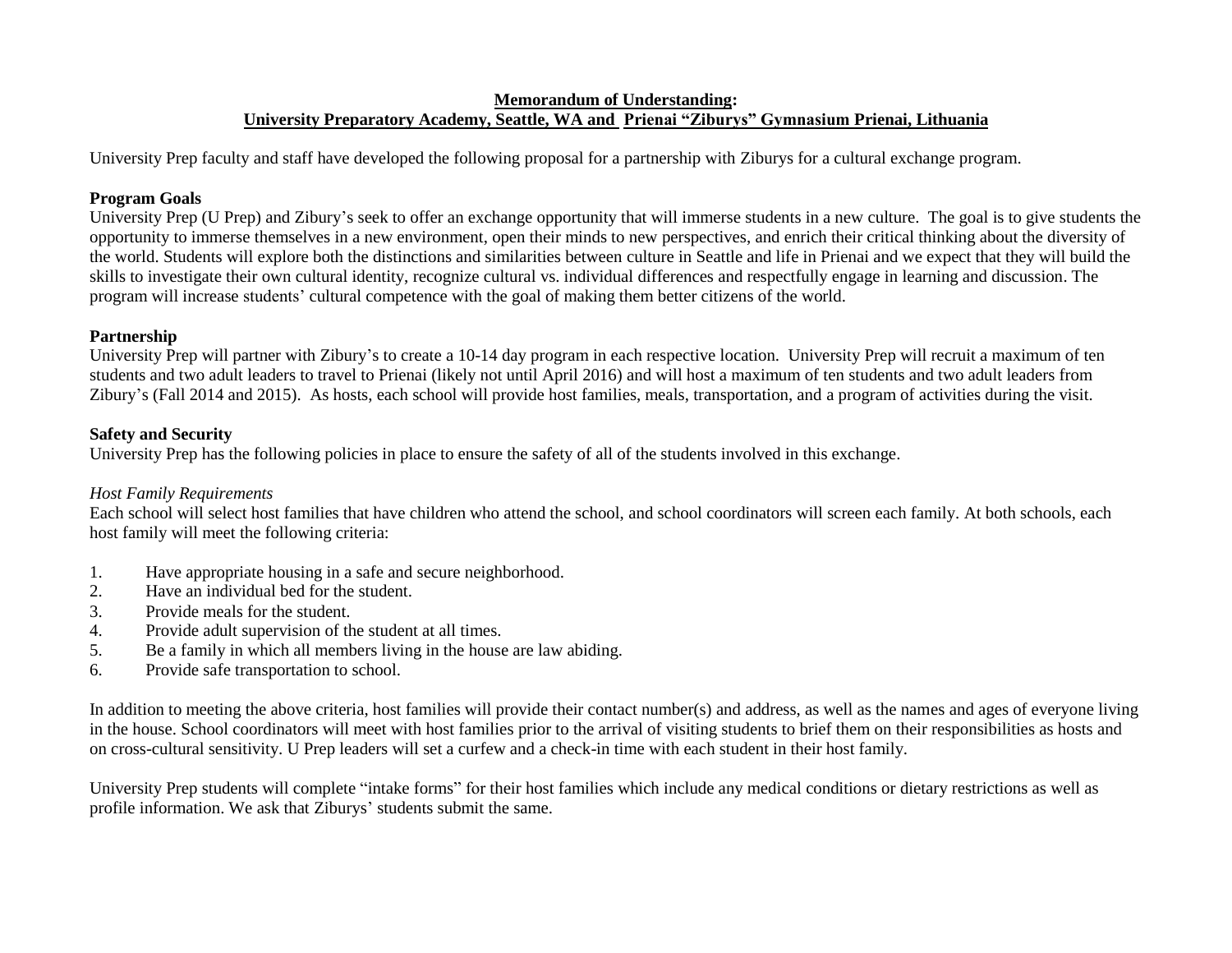# *Safety Orientations and Procedures for Illness or Injury*

University Prep will conduct an orientation for visitors upon arrival. The orientation will include procedures for emergency situations such as fire, earthquake, etc. In the event that a student becomes ill or is injured while visiting University Prep, the Zibury's leaders will be the first point of contact. U Prep host families WILL NOT communicate directly with families in Prienai and will instead contact Zibury's leaders immediately so they can make a decision about the best course of action. University Prep will provide transportation and resources for getting students to a doctor or emergency room.

We ask that Zibury's also conduct an orientation for U Prep visitors including emergency procedures. Should a University Prep student be injured or become ill while visiting Prienai, University Prep leaders will be the first point of contact. Host families WILL NOT communicate directly with families in Seattle and will instead contact University Prep leaders immediately so they can make a decision about the best course of action. We ask that Zibury's provide transportation and resources for getting students to a doctor or emergency room.

# *Medical Insurance and Release Forms*

University Prep will require that all participants in the program have valid medical insurance. We will provide copies of insurance cards to the school coordinators at Zibury's. We will also require that legal guardians sign a medical release form that allows leaders to seek care for students in the event of illness or injury.

We ask that Zibury's also provide copies of medical insurance and release forms for each of their students.

# *Leader Responsibility and Home Base Team*

University Prep leaders will carry a safety folder with them at all times during their visit to Prienai. Safety folders will contain flight information, copies of individual and school insurance, emergency contact and health information forms for each student and leader, incident and injury report forms, and contact information for the University Prep "Home Base Safety Team." Leaders will be fully responsible for U Prep students during the visit, meaning they will participate in all activities, as well as be present for the drop-off and pick-up of each student to host families daily. In addition, leaders will check-in with each student daily to ensure their well-being.

A team of at least three persons on University Prep's staff with one main point of contact will be designated as the "Home Base Safety team." They will carry safety folders as well and be accessible by phone 24/7 to assist leaders in communication and handling of emergency situations.

During the Seattle visit, we ask that Zibury's leaders are the first point of contact and have primary responsibility for their students. We require that leaders participate fully in all activities as well as be present for drop-off and pick-up by host families daily.

# **Financial Commitment**

Each school has agreed to cover the costs associated with the program visits as follows:

# *Accommodations*

University Prep will provide host families for the visiting group. U Prep will vet each host family for the visiting student and require background checks for all adult family members. We will do our best to place only one student in each host family and provide host families with University Prep students of the same gender as the visiting student. However, if necessary, we would like to leave open the possibility of two visiting students being placed in one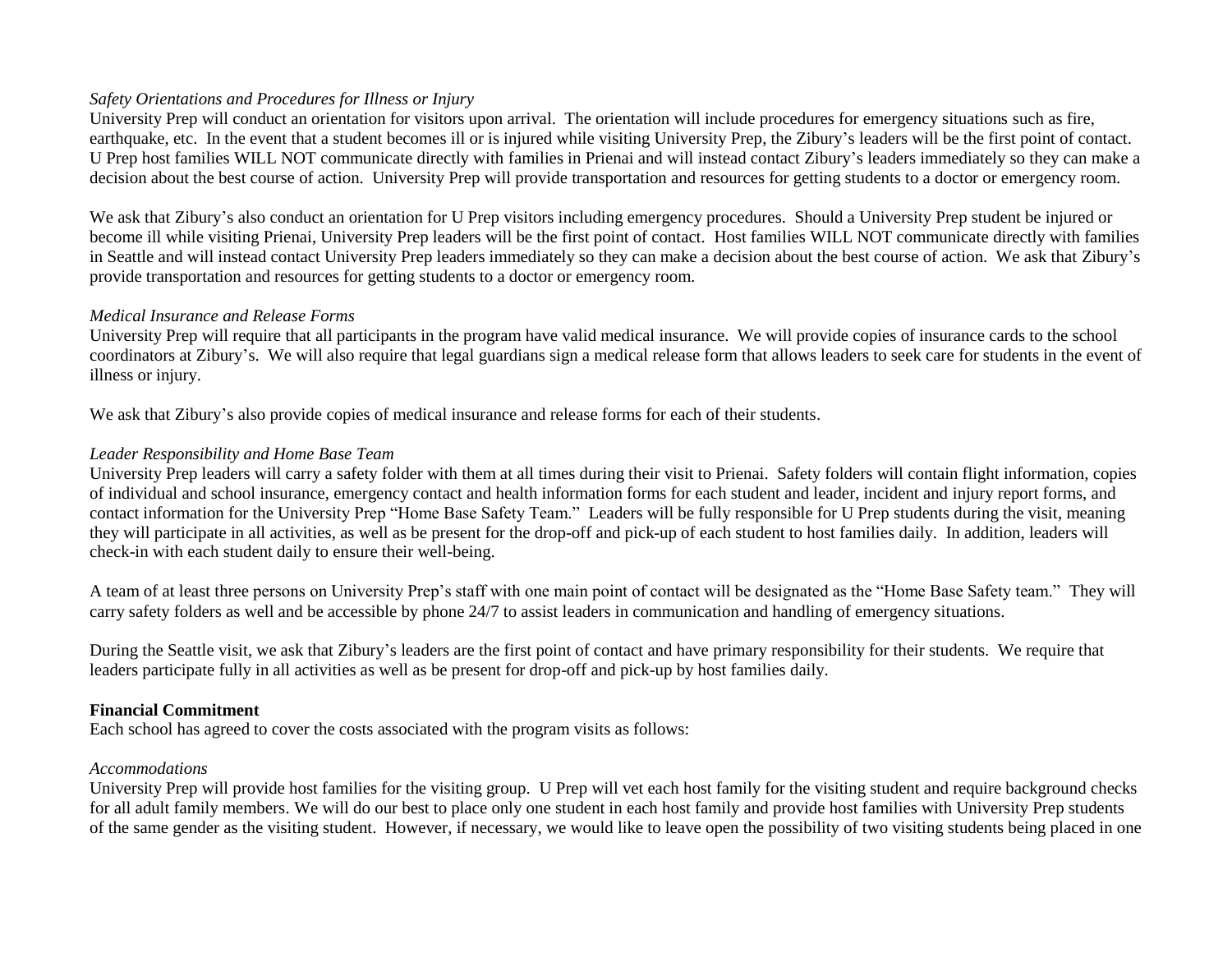home and/or a visiting student being placed in a home with a U Prep student of the opposite gender. Each host family will provide the student with his/her own bed, meals, and transportation to and from school.

We ask that Zibury's provide host families for the visiting group. Ideally, the students selected to travel to Seattle will in turn host University Prep students in their homes in Prienai. However, in the case that a participant is unable to host, we expect that Ziburys will find a different host family for the visiting student. We expect that Zibury's will do their best to place only one student in each host family and provide host families with students of the same gender as the visiting student. However, if necessary, we understand if two visiting students must be placed in one home and/or a visiting student must be placed in a home with a student of the opposite gender. Each host family will provide the student with his/her own bed, meals, and transportation to and from school. We will ask for a copy of the policy used to vet host families as well as the information that was provided to orientate host families.

#### *Meals outside of the home and school*

U Prep host families and the school will cover all of the meals in the home and at school. We will also cover the cost of meals off-campus associated with a particular activity. For example, should U Prep schedule a visit to the International District (including a restaurant visit), we will cover the cost of lunch that day. However, should Zibury's decide that they would like to visit a particular Seattle restaurant outside of the scheduled program, we will expect that Zibury's cover the cost of that meal.

We ask that Zibury's and host families cover the cost of all meals in the home and at school. We also expect that meals off-campus will be covered by Zibury's unless we decide to visit a restaurant outside of the scheduled program, in which case University Prep will cover the cost of that meal.

#### *Visit Activities and Transportation*

University Prep will design program activities for our visitors. We will cover the cost of all scheduled activities, including admission prices and transportation. Transportation to and from school will be the responsibility of U Prep host families, and transportation to all program activities and to/from the airport will be provided by University Prep.

We ask that Zibury's design program activities for U Prep visitors and that they cover the cost of admission prices and transportation. We assume host families will provide transportation to and from school and that Zibury's will arrange transportation to and from the airport.

#### **Pre-departure and Post Travel Programming**

University Prep will provide pre-departure workshops on the subjects of cultural competency and ambassadorial leadership to both students and leaders. Workshops will also include safety and logistics preparation. In addition, we will conduct four parent meetings. Three meetings will be for students traveling to Prienai prior to departure, and another meeting will be for host families prior to the visit. Upon return from Prienai, University Prep students will produce a presentation to share with the greater U Prep community demonstrating their learning from this program.

We ask that Zibury's conduct at minimum one parent meeting for host families so they are aware of the expectations during U Prep's visit. Beyond this meeting, we leave pre-departure and post programming up to Ziburys' discretion.